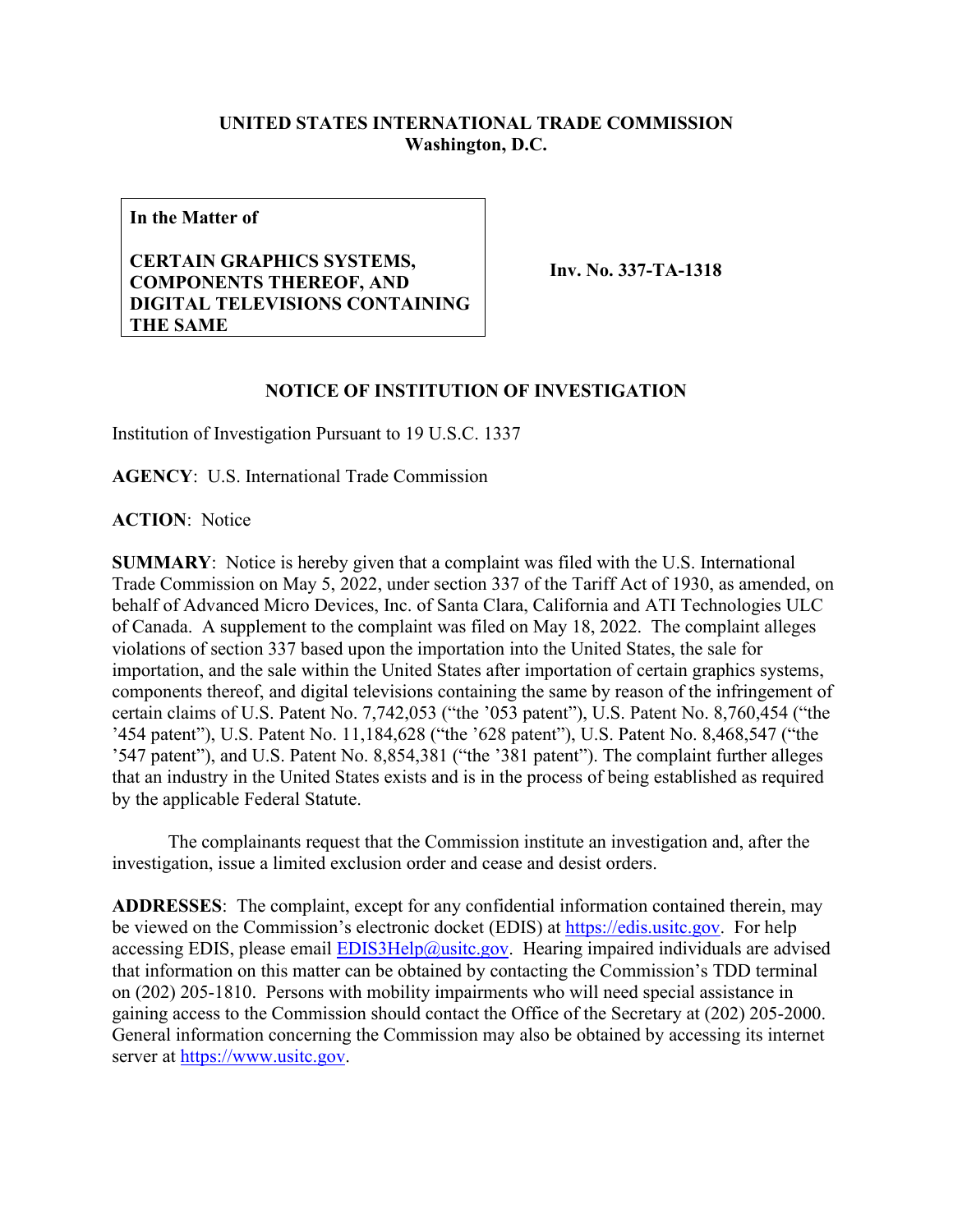**FOR FURTHER INFORMATION CONTACT**: Katherine Hiner, Office of Docket Services, U.S. International Trade Commission, telephone (202) 205-1802.

## **SUPPLEMENTARY INFORMATION**:

**AUTHORITY**: The authority for institution of this investigation is contained in section 337 of the Tariff Act of 1930, as amended, 19 U.S.C. 1337, and in section 210.10 of the Commission's Rules of Practice and Procedure, 19 C.F.R. 210.10 (2021).

**SCOPE OF INVESTIGATION**: Having considered the complaint, the U.S. International Trade Commission, on June 1, 2022, **ORDERED THAT** –

(1) Pursuant to subsection (b) of section 337 of the Tariff Act of 1930, as amended, an investigation be instituted to determine whether there is a violation of subsection (a)(1)(B) of section 337 in the importation into the United States, the sale for importation, or the sale within the United States after importation of certain products identified in paragraph (2) by reason of infringement of one or more of claims 1-9 of the '053 patent; claims 2-11 of the '454 patent; claims 7-12 of the '628 patent; claims 16-21 of the '547 patent; and claims 15-20 of the '381 patent, and whether an industry in the United States exists or in the process of being established as required by subsection (a)(2) of section 337;

(2) Pursuant to section 210.10(b)(1) of the Commission's Rules of Practice and Procedure, 19 C.F.R. 210.10(b)(1), the plain language description of the accused products or category of accused products, which defines the scope of the investigation, is "(a) integrated circuits that incorporate one or more graphics processing units (GPUs); (b) printed circuit board assemblies containing the same; and (c) digital televisions containing the same";

(3) For the purpose of the investigation so instituted, the following are hereby named as parties upon which this notice of investigation shall be served:

(a) The complainants are:

Advanced Micro Devices, Inc. 2485 Augustine Drive Santa Clara, California 95054

ATI Technologies ULC 1 Commerce Valley Drive East Markham, ON L3T 7X6 Canada

(b) The respondents are the following entities alleged to be in violation of section 337, and are the parties upon which the complaint is to be served:

> TCL Industries Holdings Co., Ltd. 22nd Floor, TCL Technical Tower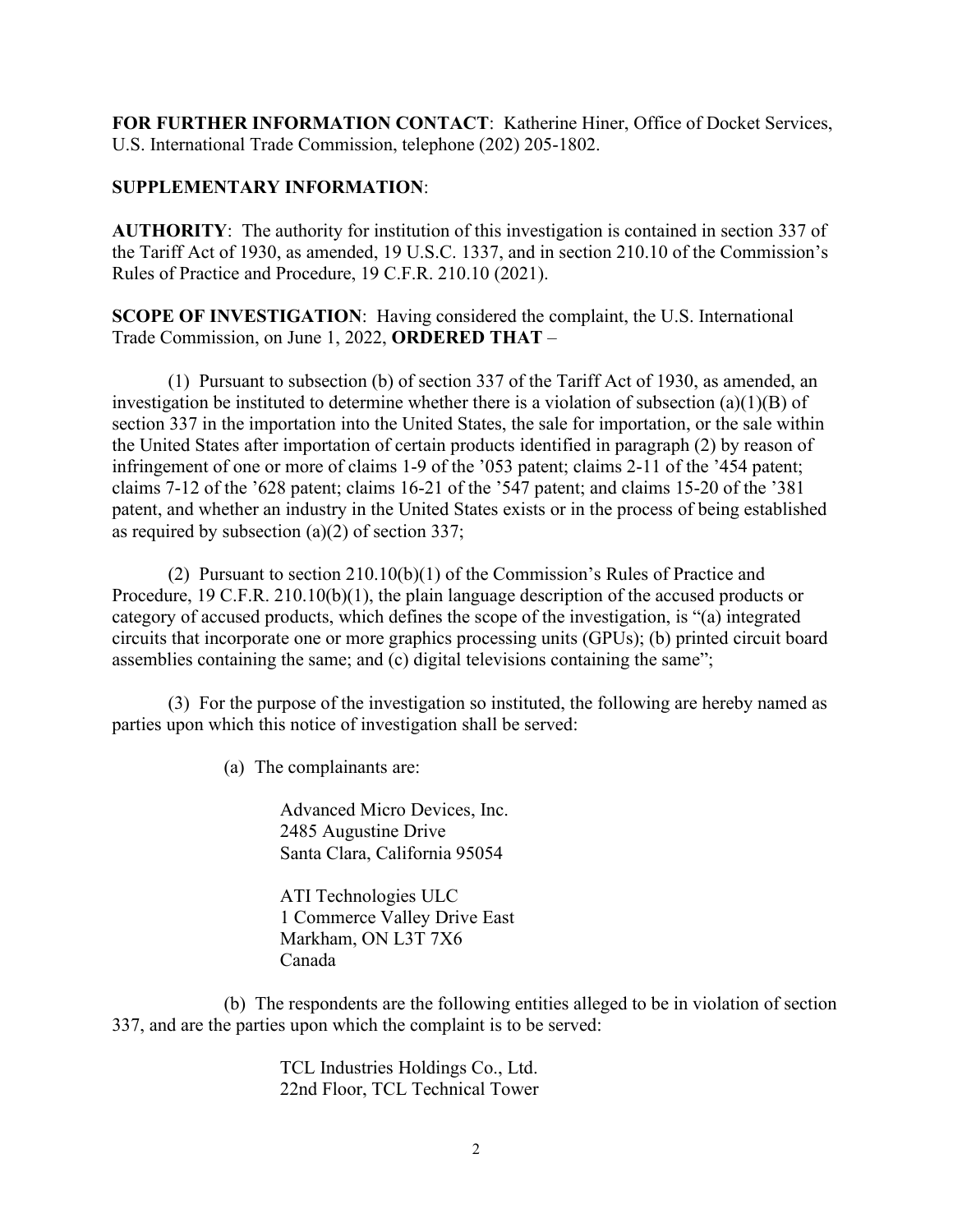Huifeng Third Road Zhongkai Development Zone Huizhou, Guangdong China 516006

TCL Industries Holdings (H.K.) Limited 8th Floor, Building 22E Phase Three, Hong Kong Science Park Pak Shek Kok, New Territories, Hong Kong

TCL Electronics Holdings Limited f/k/a TCL Multimedia Technology Holdings, Ltd. 7/F, Building 22E 22 Science Park East Avenue Hong Kong Science Park Sha Tin, New Territories, Hong Kong

TCL Technology Group Corporation TCL Technology Building No. 17, Huifeng Third Road Zhongkai High-tech Zone Huizhou, Guangdong China 516006

TTE Corporation 7/F, Building 22E 22 Science Park East Avenue Hong Kong Science Park Sha Tin, New Territories, Hong Kong

TCL Holdings (BVI) Limited 5/F, Building 22E 22 Science Park East Avenue Hong Kong Science Park Sha Tin, New Territories, Hong Kong

TCL King Electrical Appliances (Huizhou) Co. Ltd. No. 78, Huifeng Fourth Road Zhongkai Development Zone Huizhou, Guangdong China 516006

Shenzhen TCL New Technologies Co., Ltd. 9th Floor, TCL Electronics Holdings Limited Building TCL International E City No. 1001, Zhongshan Park Road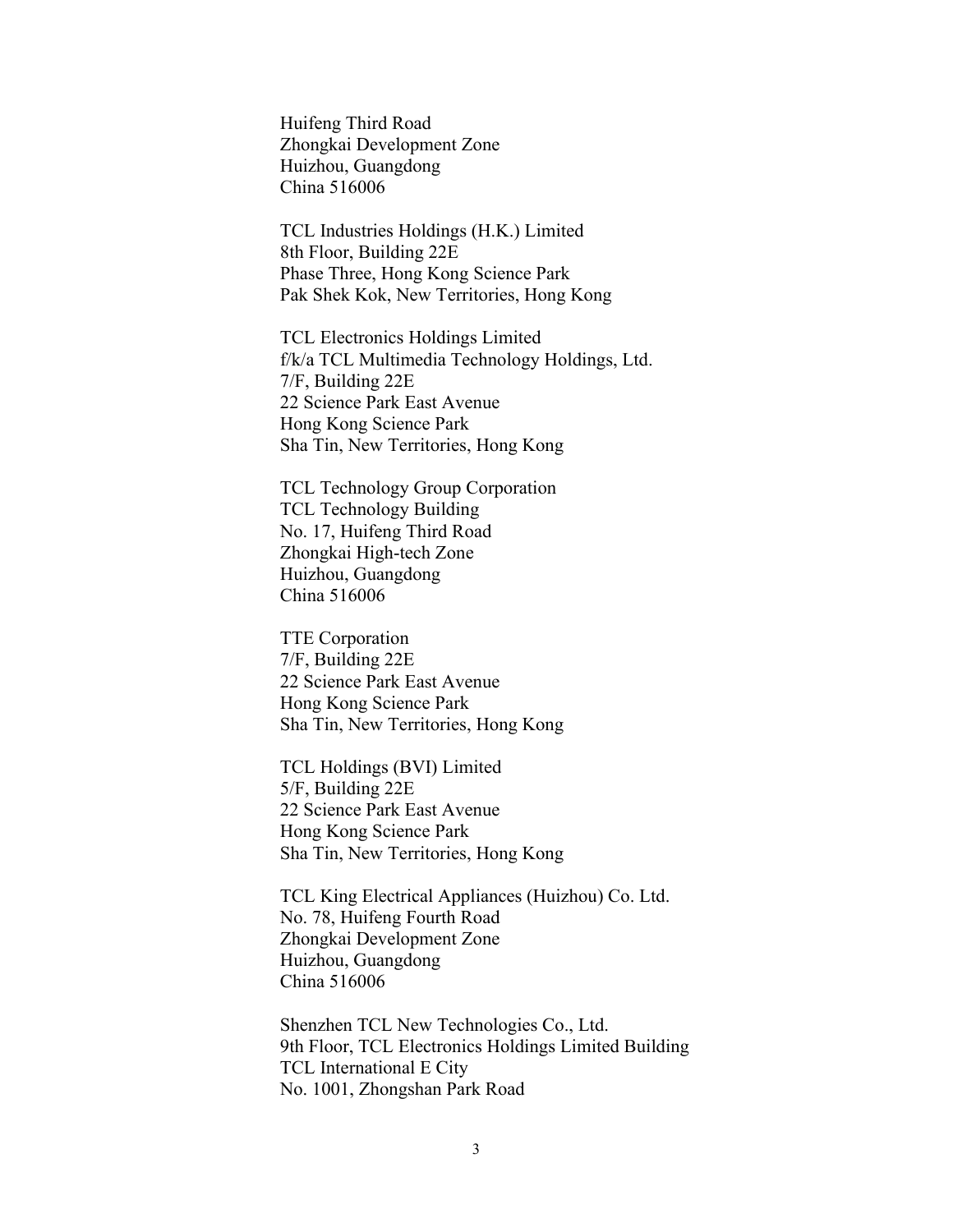Nanshan District, Shenzhen, Guangdong China 518067

TCL MOKA International Limited 7/F Hong Kong Science Park, Building 22 E 22 Science Park East Avenue Sha Tin, New Territories, Hong Kong

TCL Smart Device (Vietnam) Co., Ltd. No. 26 VSIP II-A, Street 32, Vietnam Singapore Industrial Park II-A Tan Binh Commune, Bac Tan Uyen District Binh Duong Province Vietnam 75000

Manufacturas Avanzadas SA de CV Blvd. Independencia #2151 Parque Industrial Salvacar Ciudad Juárez, Chihuahua Mexico 32574

TCL Electronics Mexico, S de RL de CV Av. Insurgentes Sur 1425 Insurgentes Mixcoac Benito Juarez, Distrito Federal Mexico 03920

TCL Overseas Marketing Ltd. 5/F, Building 22E 22 Science Park East Avenue Hong Kong Science Park Sha Tin, New Territories, Hong Kong

Realtek Semiconductor Corp. No. 2, Innovation Road II Hsinchu Science Park Hsinchu 300, Taiwan

(4) For the investigation so instituted, the Chief Administrative Law Judge, U.S. International Trade Commission, shall designate the presiding Administrative Law Judge.

The Office of Unfair Import Investigations will not participate as a party to this investigation.

Responses to the complaint and the notice of investigation must be submitted by the named respondents in accordance with section 210.13 of the Commission's Rules of Practice and